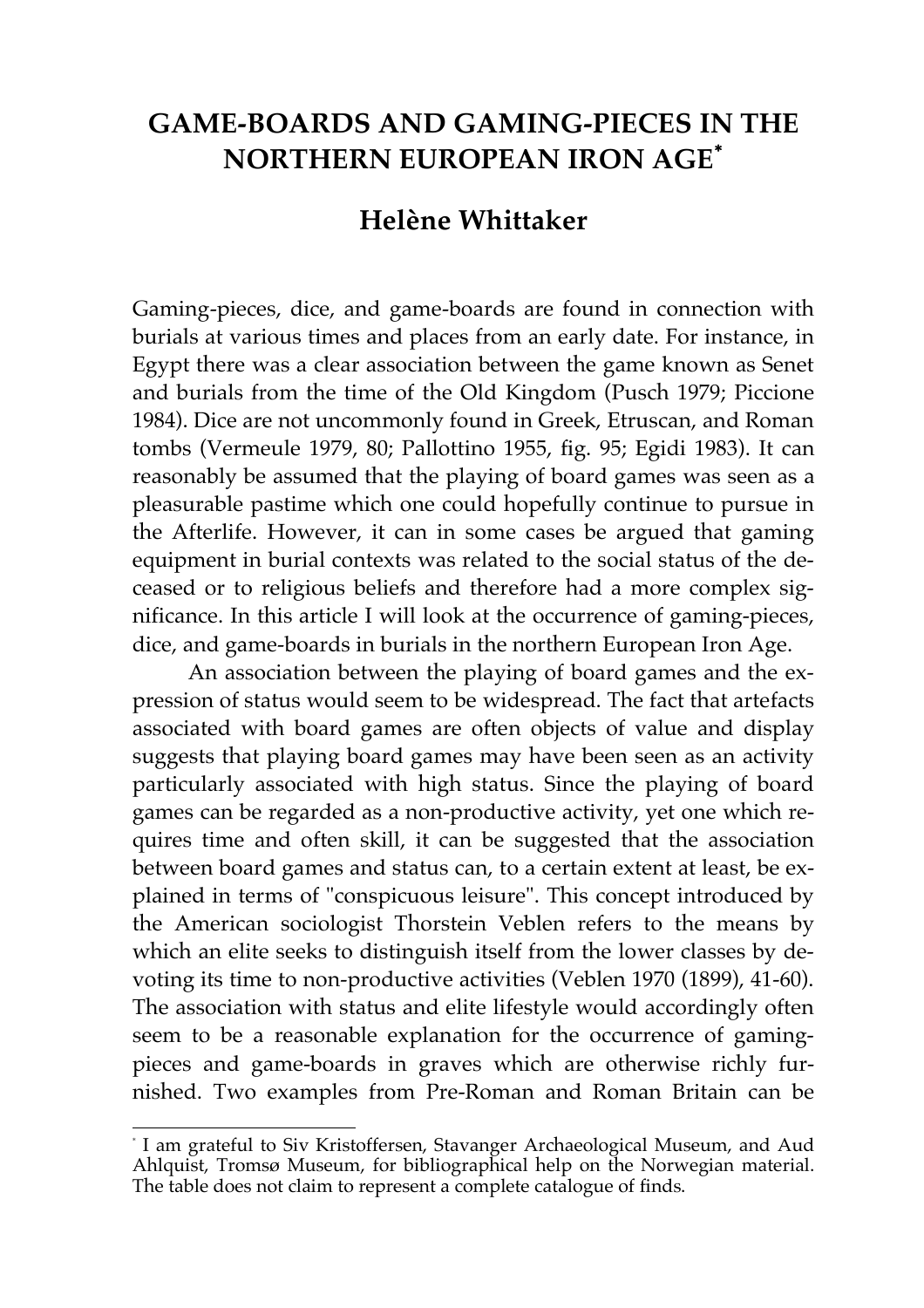mentioned. In a burial at Welwyn Garden City in Hertfordshire dated towards the end of the first century BC, the association between status and the playing of board games would seem clearly documented by a set of twenty-four gaming-pieces made of coloured glass which represent rare imported items (Society of Antiquaries of London 1967, 14- 19). At Lullingstone in Kent, in the vicinity of the Roman villa, a subterranean chamber beneath a temple of Romano-Celtic plan contained two burials (Wright 1959, 132-133). The structure as a whole may therefore have been some kind of mausoleum rather than a sanctuary for the worship of a deity. The elite nature of the burials was further indicated by the grave goods which included bronze and glass vessels. On the head of one of the coffin lids were the carbonised remains of a wooden game-board with bronze fittings as well as a set of thirty gaming-pieces made of white and brown glass.

Gaming-pieces for some kind of board game are quite common in Scandinavian tombs of the Iron Age and later periods (Petersen 1914). They have commonly been regarded as evidence for the importance of board games as a way of passing free time in daily life. In those cases where artefacts associated with board games represent rare imported items and have been found in graves which are otherwise rich in grave goods, their occurrence has been associated with elite expression. One of the richest Norwegian graves from the Roman Iron Age was excavated at Avaldsnes in western Norway. Among the grave goods were thirty-one large gaming-pieces made of glass (Solberg 2000, 119-120). An exceptionally rich grave from the eight century, also at Avaldsnes (Storhaug), contained two sets of gamingpieces, one made of glass and the other of amber (Opedal 1998, 53-55). Gaming-pieces made of glass or amber have rarely been found in Norway in Iron Age contexts. As the gaming-pieces found in the burials at Avaldsnes must have been imported from Denmark or the Continent, they are likely to have been considered objects of exceptional value. An association with the expression of status would therefore seem very clear.

Several of the richly furnished boat-graves at Valsgärde in Central Sweden dating to the Vendel period (Later Iron Age) and the Viking Age contained gaming-pieces, dice, as well as the remains of wooden game-boards, confirming the association between status and the playing of board games in the Scandinavian Iron Age (Arwidsson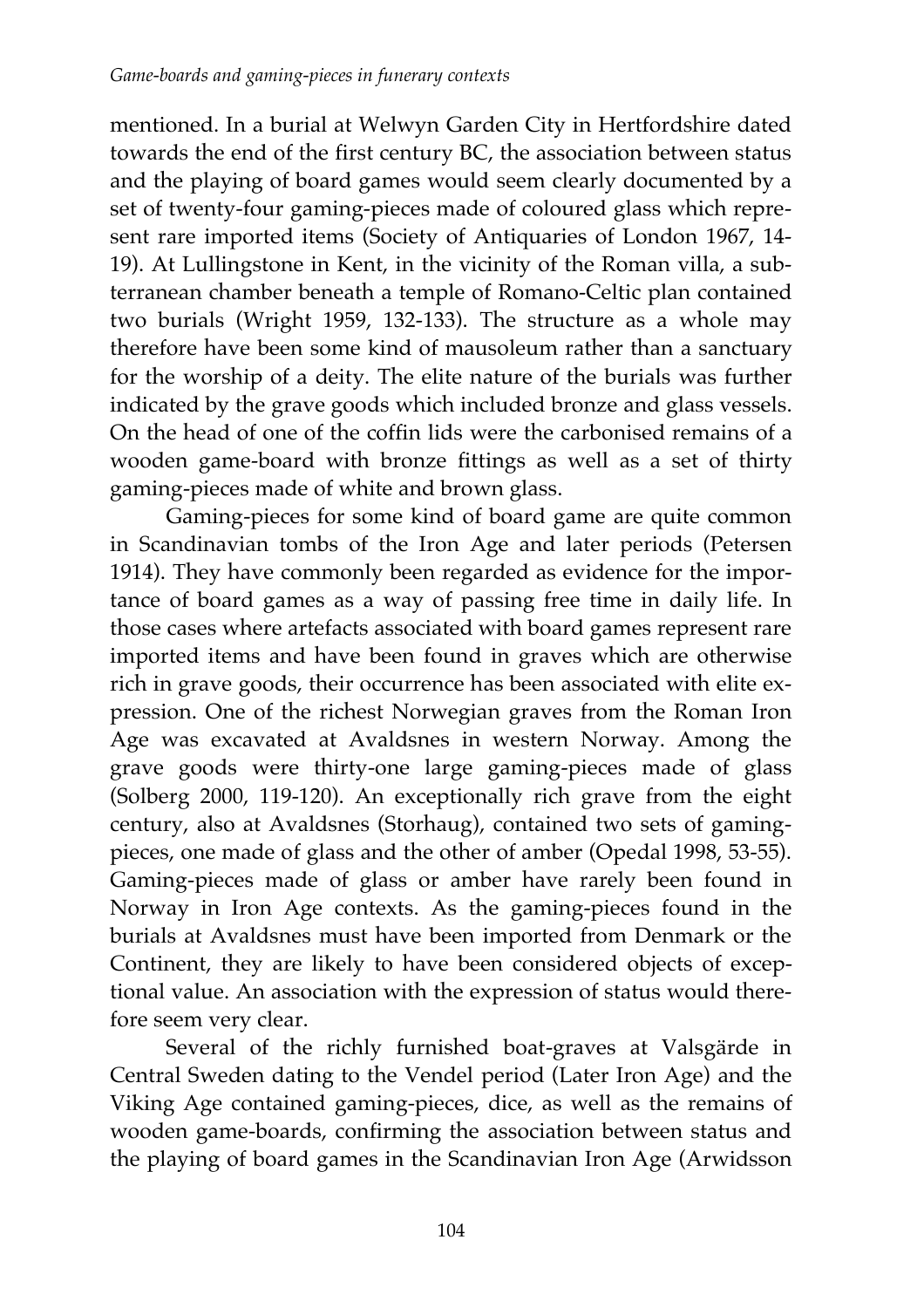1942; Eadem 1954; Eadem 1977). The gaming-pieces from Graves 6, 7, and 8 dating to the Vendel period were made of bone as were the ones from Grave 1 dating to the Viking period. The gaming-pieces from Grave 3 dating to the Viking period were, however, made of glass and must have represented valuable imported items. Gaming-pieces were also found in the nearby boat-graves at Vendel and at Tuna in Alsike (Stolpe & Arne 1912; Arne 1934). Noteworthy are the glass gamingpieces from a destroyed grave (Inventory number 9404) at Tuna in Alsike, which the excavators suggest may have been imported from the Rhine area. Similar gaming-pieces have been found at Birka (Graves 644, 750) as well as in Russia (Arne 1934, 58-59).

Further conclusions concerning the associations between board games and status in Iron Age Scandinavia can be drawn. It is interesting that the gaming-pieces and game-boards seem to be particularly associated with high status male burials. Concerning the Storhaug burial at Avaldsnes, it was not possible to determine the sex of the buried individual from the skeletal material; however, as the grave contained an exceptionally large number of weapons, it is virtually certain that the burial was that of a high-status man (Opedal 1998, 62- 63). At Valsgärde, game-boards and gaming-pieces were exclusively associated with the male burials. It is noteworthy that in contrast, no game-boards or gaming-pieces were found in the funerary equipment of the rich female boat-burials at Tuna in Badelunda, also in Central Sweden (Nylén & Schönbeck 1994).

In the Viking period game-boards and gaming-pieces occur quite frequently in high status male burials and can almost be considered part of the necessary funerary equipment (Owen & Dalland 1999, 128; Sjövold 1974, 323-324; Grieg 1947, 53-64; Petersen 1914; for a descriptive overview of chieftain burials in the Viking Age see Roesdahl 1992). For instance, a fairly well-preserved wooden game-board as well as a single gaming-piece made of horn were found in the ship burial at Gokstad in southeastern Norway (Nicolaysen 1882). The grave had been plundered, but it was clear that the dead had been of high status and perhaps a chieftain. In the Viking ship burial at Sanday in the Orkneys twenty-two gaming-pieces made of whalebone were found associated with the male skeleton (Owen & Dalland 1999, 127-132). At Sanday the find circumstances indicate that the gaming-pieces had originally been contained in a leather or textile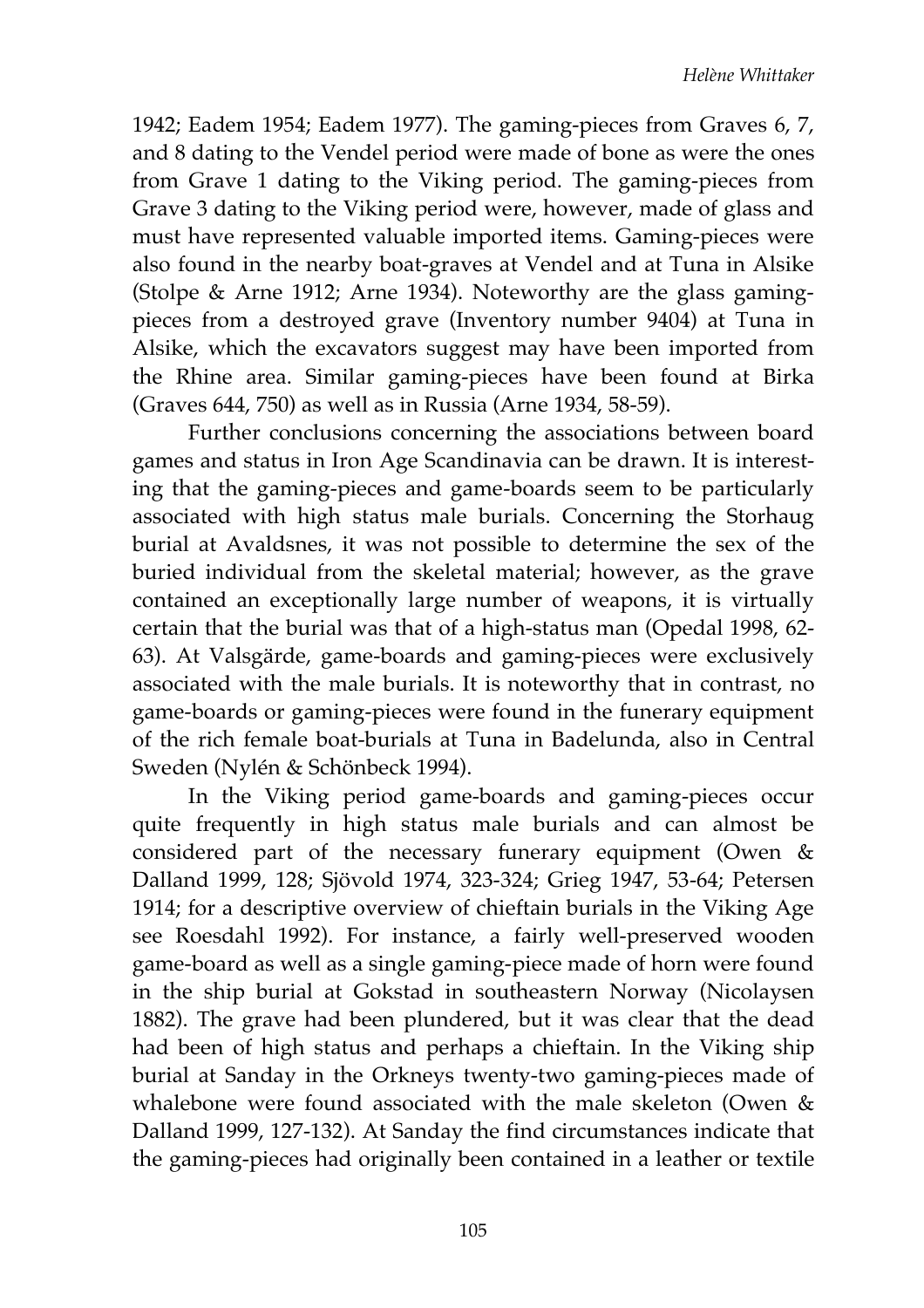bag which had rotted away, and this seems to have been the case in several other burials of this period. At Valsgärde 6, however, the gaming-pieces seem rather to have been kept in a small wooden box as indicated by the metal nails found with them (Arwidsson 1942, 83-85).

Both game-boards and gaming-pieces were fairly well represented in the rich burials at Birka in Central Sweden, one of the most important Scandinavian trading-centres of the Viking Age (Arbman 1943). Noteworthy is Grave 524, in which fifteen gaming-pieces made of amber were found along with military equipment and gold jewellery. In Grave 624, another richly furnished male warrior burial, twenty-seven bone gaming pieces, as well as the remains of a wooden game-board with iron fittings were recovered.

Weapons and military accoutrements were an integral part of high status male burials in Scandinavia in both the Late Iron Age and in the Viking period. Accordingly, a connection between the playing of board games and warrior status or military values can be suggested. Support for this suggestion is also provided by cross-cultural evidence which indicates that a conceptual link between military strategy and skill at moving gaming-pieces across a board is not uncommon. Chess was originally a symbolic representation of warfare, and this was not without relevance to its popularity among the elite both in Asia and in Medieval Europe (Eales 1985, 31-36; Parlett 1999, 6). In Japan playing the complicated game Go was regarded as useful to the study of tactics and strategy by the warrior class which ruled Japan from the twelfth to the nineteenth century (Parlett 1999, 169-170). In many African societies, expertise in the board game Mankala was considered indicative of intelligence and the capacity for strategic planning, and consequently as these are qualities suitable for chiefs, the game was associated with the prominent position of many elders (Townshend 1977, 65-67; Idem 1979).

An association between mental qualities relating to military ideology, status, and board games has been suggested in a recent analysis of the burials in the Anglo-Saxon cemetery site at Spong Hill in Norfolk (ca. AD 540-600), where a number of graves contained gaming-pieces (Ravn 2000). In his discussion of the meaning of the grave goods Ravn points out that the male burials which could be identified as the most prestigious seem to exhibit a significant relationship between adult men, horses, and gaming-pieces. He therefore sug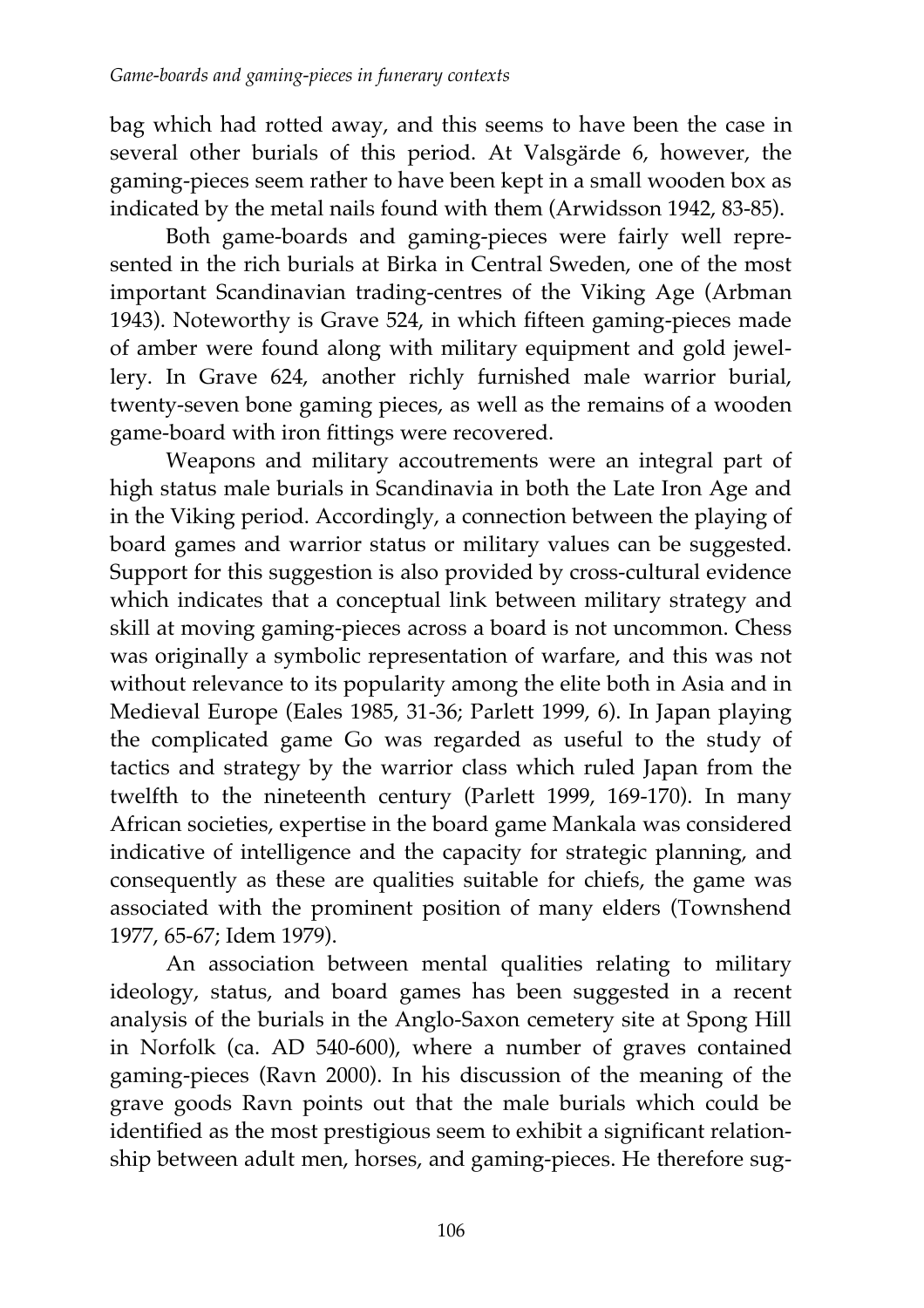gests that the presence of gaming-pieces among the grave goods could have symbolised intelligence and qualities of leadership, in particular, the ability to lead a battle. Ravn supports his interpretation by reference to northern European mythology where horses and board games are associated with the war god Odin.

The gaming-pieces made of bone found in a tumulus at Taplow in Buckinghamshire along with a sword and other military effects support the significance of game-playing to the materialisation of military ideology in Anglo-Saxon England (Stevens 1884). On the whole, in Anglo-Saxon burials gaming-pieces seem clearly to be linked to male identity as has been pointed out in the discussion of a rich cremation burial dating to the first half of the seventh century at Asthall in Oxfordshire where a fragmentary set of bone gaming-pieces as well as a dice made of antlar were found (Dickinson & Speake 1992, 109-110). Gaming-pieces were found associated with several of the Anglo-Saxon burials at Sutton Hoo in Suffolk. One set was found in the outstandingly rich ship burial of a warrior king or chieftain in Mound 1 (Evans 1986, 69; Carver 1998, 126). A fragmentary gamingpiece was found in the cremation burial of a young man killed in some kind of combat in Mound 5. Gaming-pieces were also found in the cremation burials of Mounds 6, and 7. A fragmentary gaming-piece was found in Mound 4 which seems to have contained the cremated remains of both a male and a female burial. (Evans 1986, 18; Carver 1998, 107, 180-184).

Accordingly, it would seem not improbable that the occurrence of game-boards in high status male burials of the Scandinavian Late Iron Age and Viking period can be interpreted in a similar light as symbols of chiefly intelligence, military skill, and authority. It can be suggested that the association of gaming-pieces with weapons in burial contexts expresses the idea that success in warfare is not dependent on physical strength and dexterity alone but also on intelligence and the ability to foresee the actions of one's opponents. As has been pointed out by Andrén (1993, 41), male honour in the Viking period was defined by wisdom as well as by heroism.

The game-boards and gaming-pieces found in northern European graves of this period are usually considered to have been used for playing Hnefatafl, a game which is well known from textual evidence (Owen & Dalland 1999, 128-129). Hnefatafl was clearly a game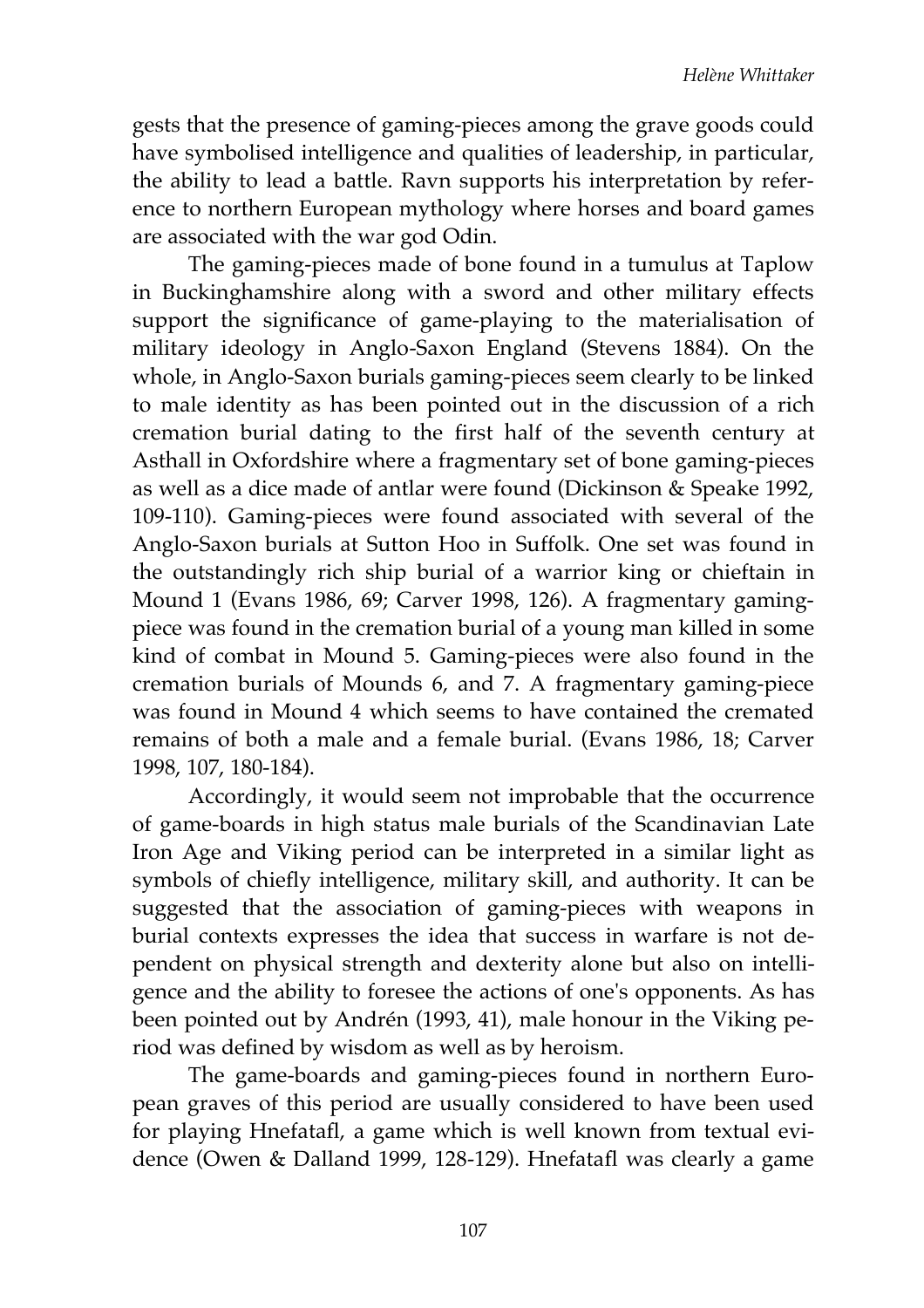of war, and it would seem not unlikely that playing the game was regarded as useful to the development of warrior abilities.

That gaming-pieces and game-boards were not exclusively associated with male status and values everywhere is, however, indicated by a female burial at Birka. Grave 523 was an exceptionally rich burial which contained gaming-pieces of glass, as well as jewellery, drinking horns, a bronze bowl, a wooden bucket, wooden bowls, and a rare example of a wooden animal head sculpture (Gräslund 2001, 93). It has been suggested that the dead woman may have been a priestess or had some other important official function.

The female burial in Grave 523 at Birka shows that gaming equipment could at times also be associated with high status female burials. It can accordingly be suggested that the occurrence of gamingpieces and game-boards in funerary contexts could refer specifically to male prestige and the values associated with military prowess and leadership, but at times could also express social status in general, both male and female. Alternatively, it could be proposed that items normally associated with male values could be used to designate extraordinary female status. The prestige of powerful women may in some cases have been assimilated to male prestige which was primarily derived from warfare.

The presence of game-boards and gaming-pieces in funerary contexts may also be closely associated with eschatological beliefs. The expression that life is a game of chance is a commonplace in English and in many other languages, as is the idea that progress through life can be compared to movements across a game-board. It can therefore be suggested that ideas of this kind may have found material expression in funerary contexts. In Egypt, literary evidence indicates that Senet, besides being considered a suitable occupation for the dead, also symbolised the transition from life to death, at least from the time of the New Kingdom. The Senet board was regarded as a representation or a map of the Underworld, and its squares were in some examples elaborately inscribed designating the path on which the dead had to make their way (Piccione 1980). Andrén (1993) has argued that grave goods in the Scandinavian late Iron and Viking Ages had a metaphorical function and that part of their significance was to represent ideas associated with transfer to the other world. It could therefore be argued that in addition to representing the honour of the dead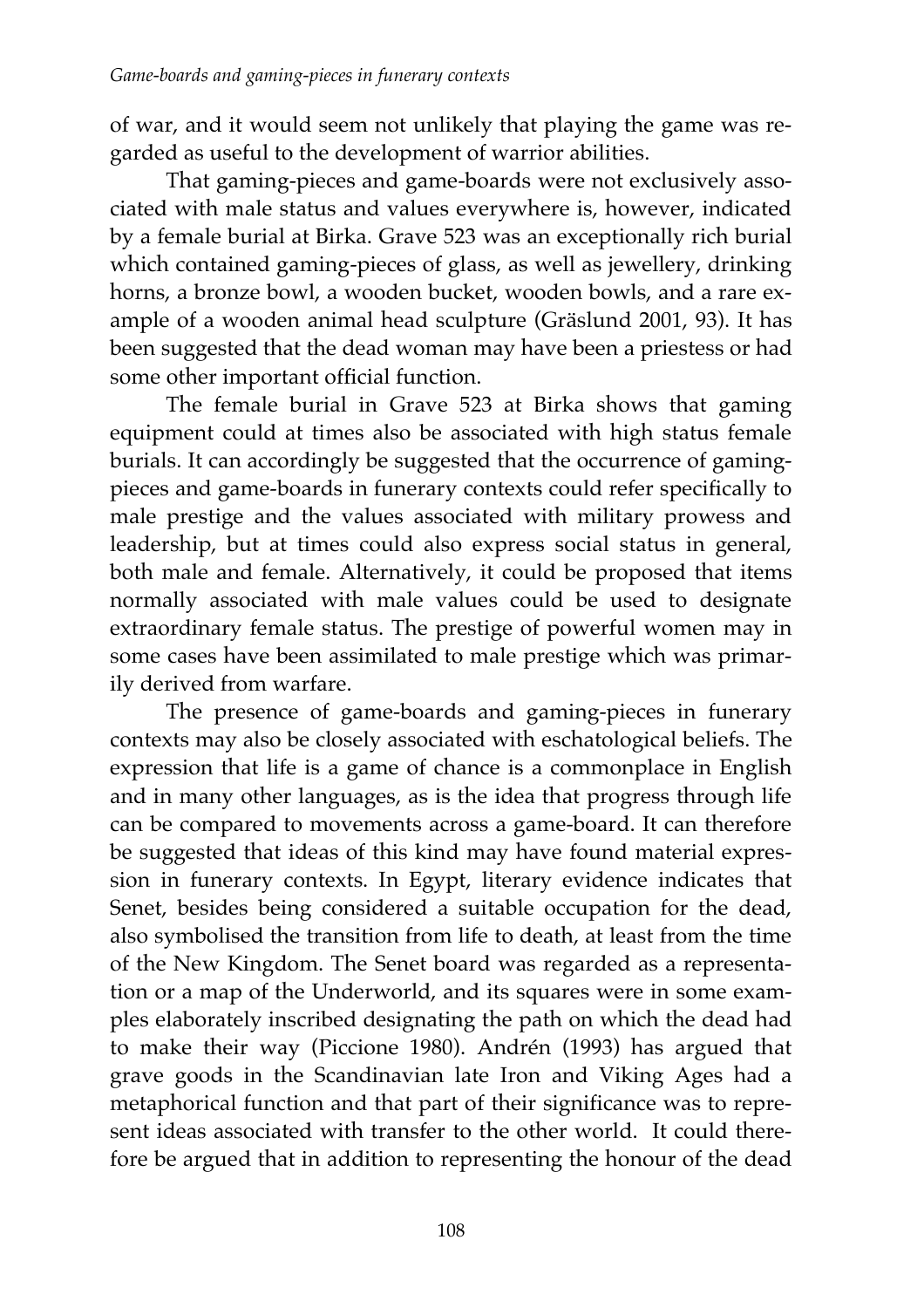warrior or social status in general, the occurrence of gaming equipment in northern European Iron Age burials was also linked to the desire to express eschatological beliefs in material form.

## **BIBLIOGRAPHY**

Andrén, A. 1993, "Doors to Other Worlds: Scandinavian Death Rituals in Gotlandic Perspectives", *Journal of European Archaeology* 1, 33-56.

Arbman, H. 1936a, "Båtgrav vid Årby Gård i Rasbokil socken, Uppland", *Fornvännen: tidskrift för svensk antikvarisk forskning* 31, 249-251.

Arbman, H. 1936b, "En kammargrav från Vikingatiden vid Långtora, Uppland", *Fornvännen: tidskrift för svensk antikvarisk forskning* 31, 89-98.

Arbman, H. 1943, *Birka I. Die Gräber*, Uppsala.

Arne, T. J. 1934, *Das Bootgräberfeld von Tuna in Alsike*, Stockholm.

Arwidsson, G. 1942, *Valsgärde 6*, Uppsala and Stockholm.

Arwidsson, G. 1954, *Valsgärde 8*, Uppsala and Stockholm.

Arwidsson, G. 1977, *Valsgärde 7*, Uppsala

Carver, M. 1998, *Sutton Hoo. Burial Ground of Kings?*, London.

Dickinson, T. M., Speake, G. 1992, "The Seventh-Century Cremation Burial in Asthall Barrow, Oxfordshire: A Reassessment", in *The Age of Sutton Hoo. The Seventh Century in North-Western Europe*. Woodbridge, 95-129.

Dokumentasjonsprosjektet, Arkeologi http://www.dokpro.uio.no

Eales, R. 1985, *Chess. The History of a Game*, London.

Egidi, P. 1983, "Due bossoli per il gioco dei dadi da una tomba romana presso Bevagna", *Archaeologia Classica*, 283-286.

Evans, A. C. 1986, *The Sutton Hoo Ship Burial*, London.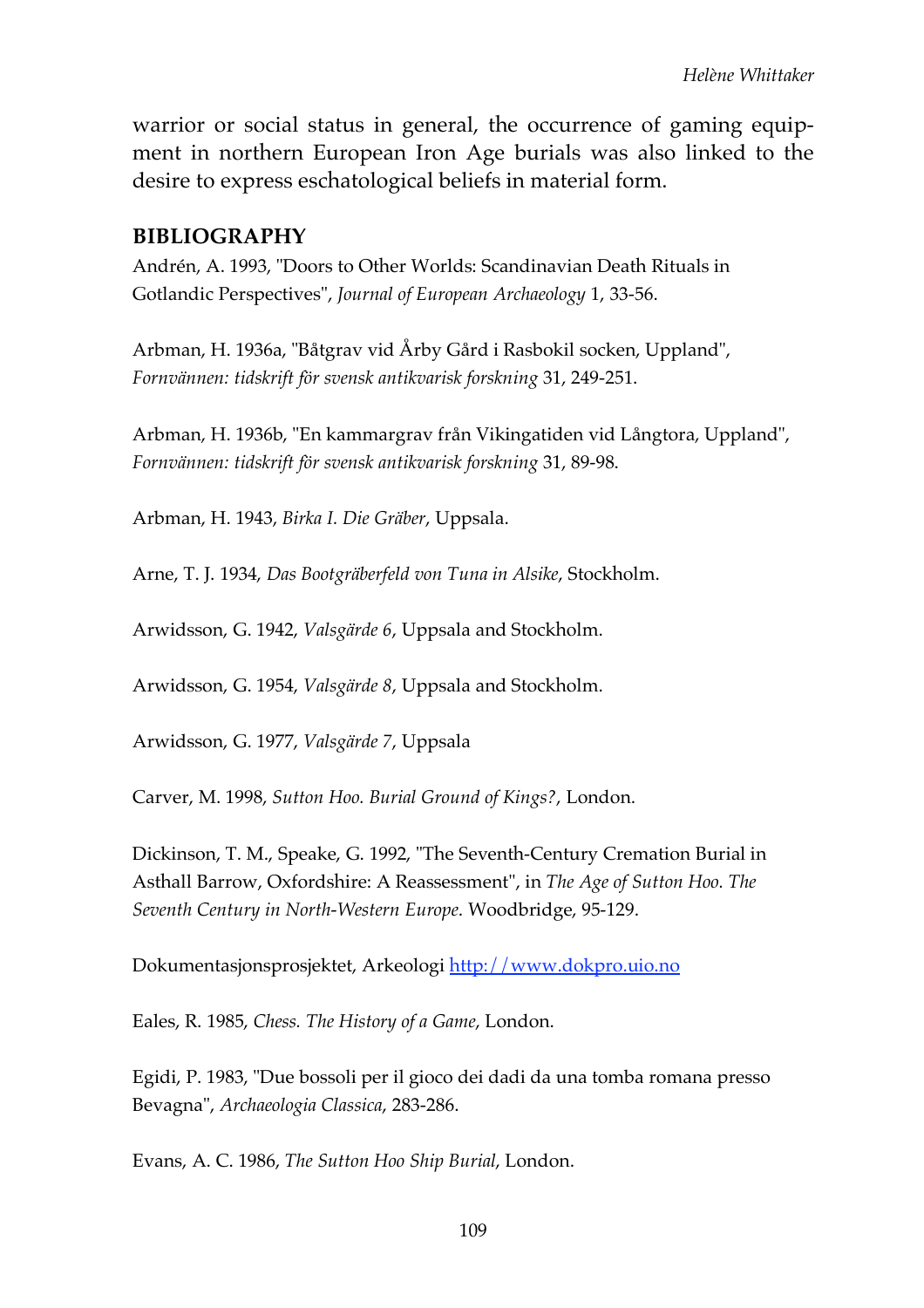Graham-Campbell, J. 1980, *Viking Artefacts*, London.

Gräslund, A.-S. 2001, "The Position of Iron Age Scandinavian Women: Evidence from Graves and Rune Stones", in *Gender and the Archaeology of Death*. Walnut Creek, California, 81-102.

Grieg, S. 1947, *Gjermundbufunnet. En høvdingegrav fra 900-årene fra Ringerike*, Oslo.

Lindquist, Malin 1984, "Spielsteine, Würfel und Spielbretter", in *Birka II.1 Systematische Analysen der Gräberfunde*, Stockholm, p.215-218.

Marstrander, S. 1986, *De skjulte skipene. Tuneskipet, Gokstadskipet og Osebergskipet*, Oslo.

Nicolaissen, O. 1921, "Arkæologiske undersøkelser", *Oldsamlingens tilvekst for Tromsø Museum* 6.

Nicolaysen, N. 1882, *Langskibet fra Gokstad ved Sandefjord*, Kristiania.

Nylén, E. & Schönbäck, B. 1994, *Tuna i Badelunda. Guld Kvinnor Båtar*, Västerås.

Opedal, A. 1998, *De glemte skipsgravene. Makt og myter på Avaldsnes*, Stavanger.

Owen, O. & Dalland, M. 1999, *Scar. A Viking Boat Burial on Sanday, Orkney*, East Linton.

Pallottino, M. 1955, *The Etruscans*, Harmondsworth.

Parlett, D. 1999, *The Oxford History of Board-Games*, Oxford.

Petersen, J. 1914, "Bretspil i forhistorisk tid", *Oldtiden. Tidsskrift for norsk forhistorie*, 75-95.

Piccione, P. 1980, "In Search of the Meaning of Senet", *Archaeology*, 55-58.

Piccione, P. 1984, Review of Edgar B. Pusch. Das Senet-Brettspiel im Alten Ägypten, Part I, Volumes 1 & 2", *The Journal of Egyptian Archaeology* 70, 172-180.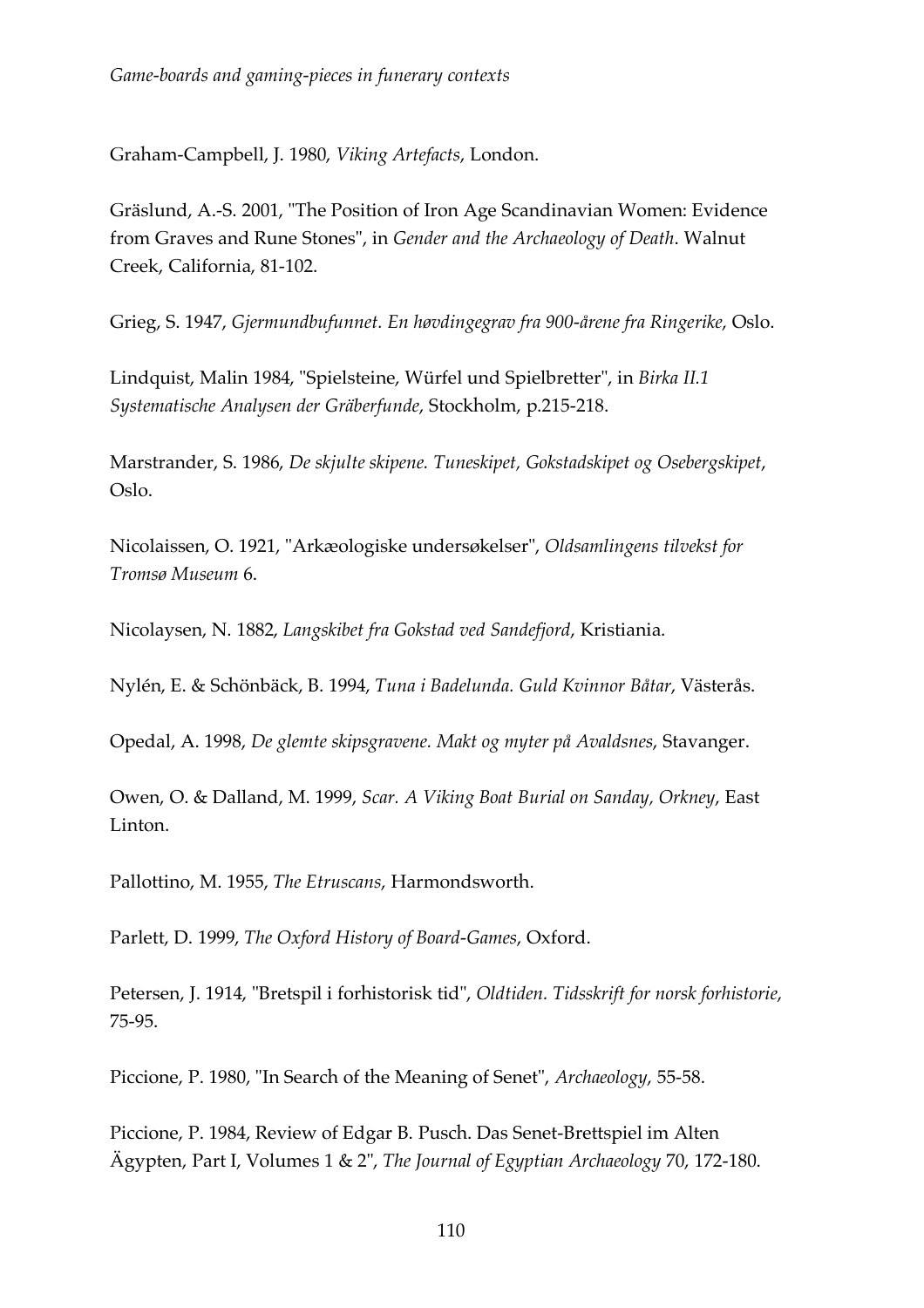Puesch, E. 1979, *Das Senet-Brettspiel im Alten Ägypten*, München.

Ravn, M. 2000, "The Use of Symbols in Burials in Migration Age Europe. A Theoretical and methodological Approach", in *Form, Function & Context. Material culture studies in Scandinavian archaeology*, Stockholm, 275-296.

Roesdahl, E. 1992, "Princely Burial in Scandinavia at the Time of the Conversion", in *Voyage to the other World. The Legacy of Sutton Hoo*, Minneapolis, 155-170.

Selling, D. 1940, "Svenska spälbräden från Vikingatid", *Fornvännen*, 134-144.

Selling, D. 1945, "Alexander Seton (1768-1828) som fornforskare", *Kungl. Vitterhets Historie och Antikvitets Akademiens Handlingar* 59:3.

Sjösvärd, L., Vretemark, M., Gustavsson, H. 1983, "A Vendel Warrior from Vallentuna", in *Vendel Period Studies. Transactions of the Boat-Grave Symposium in Stockholm*, February 2-3, 1981, Stockholm, 133-150.

Sjövold, T. 1974, *The Iron Age Settlement of Artic Norway. A Study in the Expansion of European Iron Age Culture within the Arctic Circle*, Tromsø/Oslo/Bergen.

Society of Antiquaries of London 1967, *A La Tène III Burial at Welwyn Garden City*, Oxford.

Solberg, B. 2000, *Jernalderen i Norge: ca. 500 f.Kr. – 1030 e. Kr.*, Oslo.

Stevens, J. 1884, "On the remains found in an Anglo-Saxon Tumulus at Taplow, Bucks.", *The Journal of the British Archaeological Association* 40, 61-71.

Stolpe, H. & Arne, T.J. 1912, *Graffältet vid Vendel*, Stockholm.

Thorvildsen, K. 1957, *Ladby-skibet*, Copenhagen.

Townshend, P. 1977, *Les jeux de Mankala au Zaire, au Rwanda et au Burundi*, Brussels.